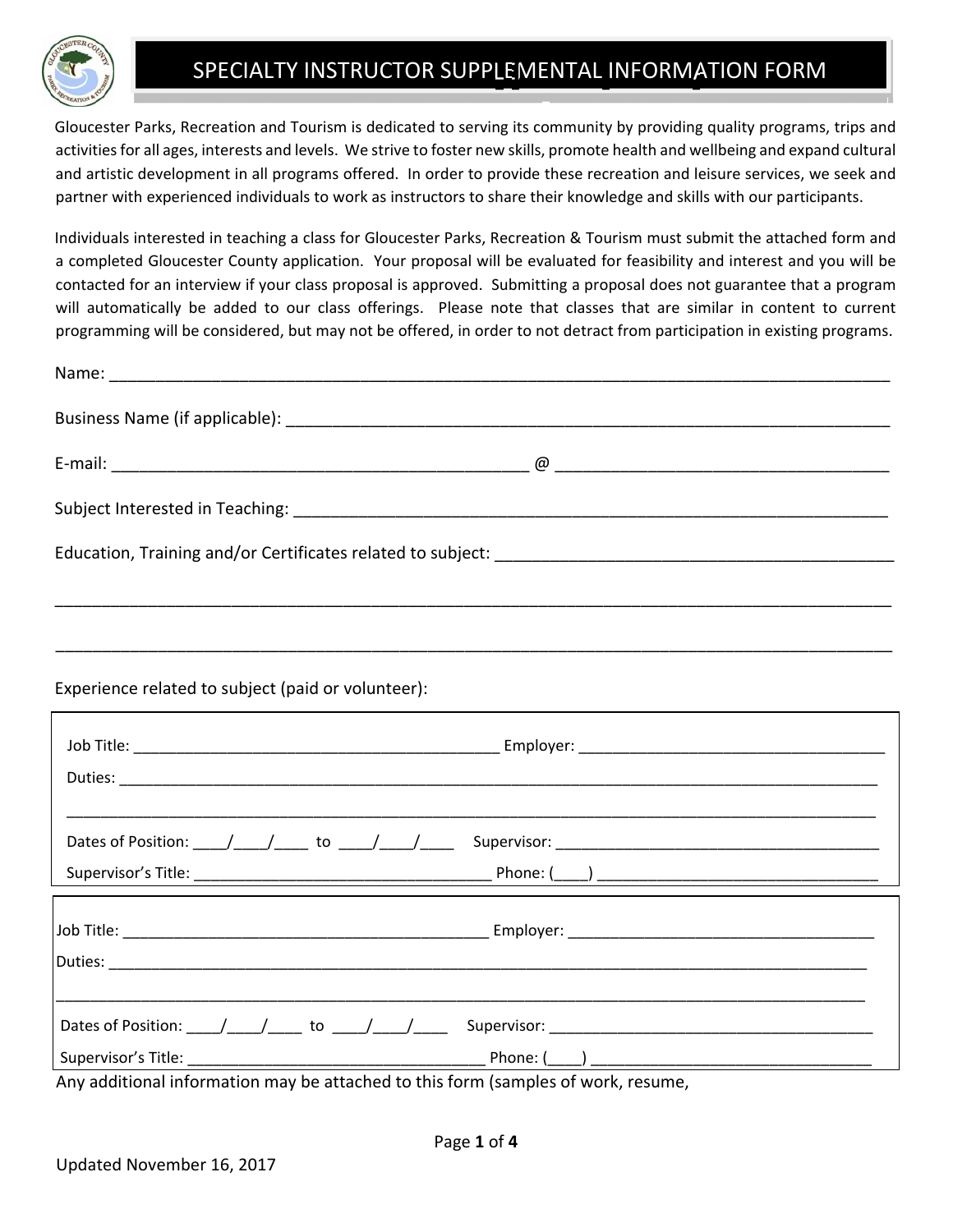# **Completing the Program Proposal**

## **Class Title**

Please list an appropriate title for your class that concisely and accurately represents your class. If your course is a beginner, intermediate or advanced level, please indicate this.

## **Detailed Class Description**

Thisis a brief description (25‐50 words) about your class. Describe what yourstudents will learn and make your description as interesting as possible. If you need ideas, look at other class descriptions or ask us for suggestions. We are always willing to lend a creative hand! If students will need to bring or wear certain items for class, make sure to indicate this in your description, as well as if they must have previous experience in the subject to take the class. Gloucester County reserves the right to modify or edit descriptions for length or content.

#### **Fee**

Please list the fee you expect to receive for teaching this program. Indicate if this fee is per class or for the entire session of classes. Instructors are paid either on a percentage or hourly basis.

### **Facilities**

Instructors should indicate the type of space required or preferred for their class. If you are familiar with our locations, please indicate this on your proposal. If you are unaware of the available facilities, or if you have questions, please leave the space blank and we will assist you in assigning a location. Also, please note any special requirements you will need in a room, such as a carpeted or hard wood floor, sink, etc. Room assignments are subject to department and school approval. The department has limited equipment available so please be aware of this when deciding on fees and supplies.

### **Class Scheduling**

Complete the class scheduling information based on when you would prefer to teach the class and we will do our best to accommodate your requests. Due to limited facilities and high demand, it is helpful for you to include alternate days and times for your class. Priority is given to on‐going programs and returning instructors. Upon approval of a program proposal, instructors will be asked to submit the exact dates they will offer their class, including dates that the class will not be meeting (due to holidays, etc.).

Gloucester County Offices are closed on the holidays listed below:

- New Year's Day
- Lee/Jackson Day (Friday)
- Martin Luther King, Jr. Day
- Presidents' Day
- Memorial Day
- July 4<sup>th</sup>
- Labor Day
- Veterans' Day
- Thanksgiving Day and the day after
- Christmas Day
- Other selected holidays as noted by the Governor
- •

#### **IMPORTANT NOTE:**

Because our programs take place in school facilities, programs are not held during winter break, spring break, holidays or days when school has been cancelled due to inclement weather. Due to changes in the Gloucester County Public School calendar, activities will not be held on Professional or Teacher Work Days.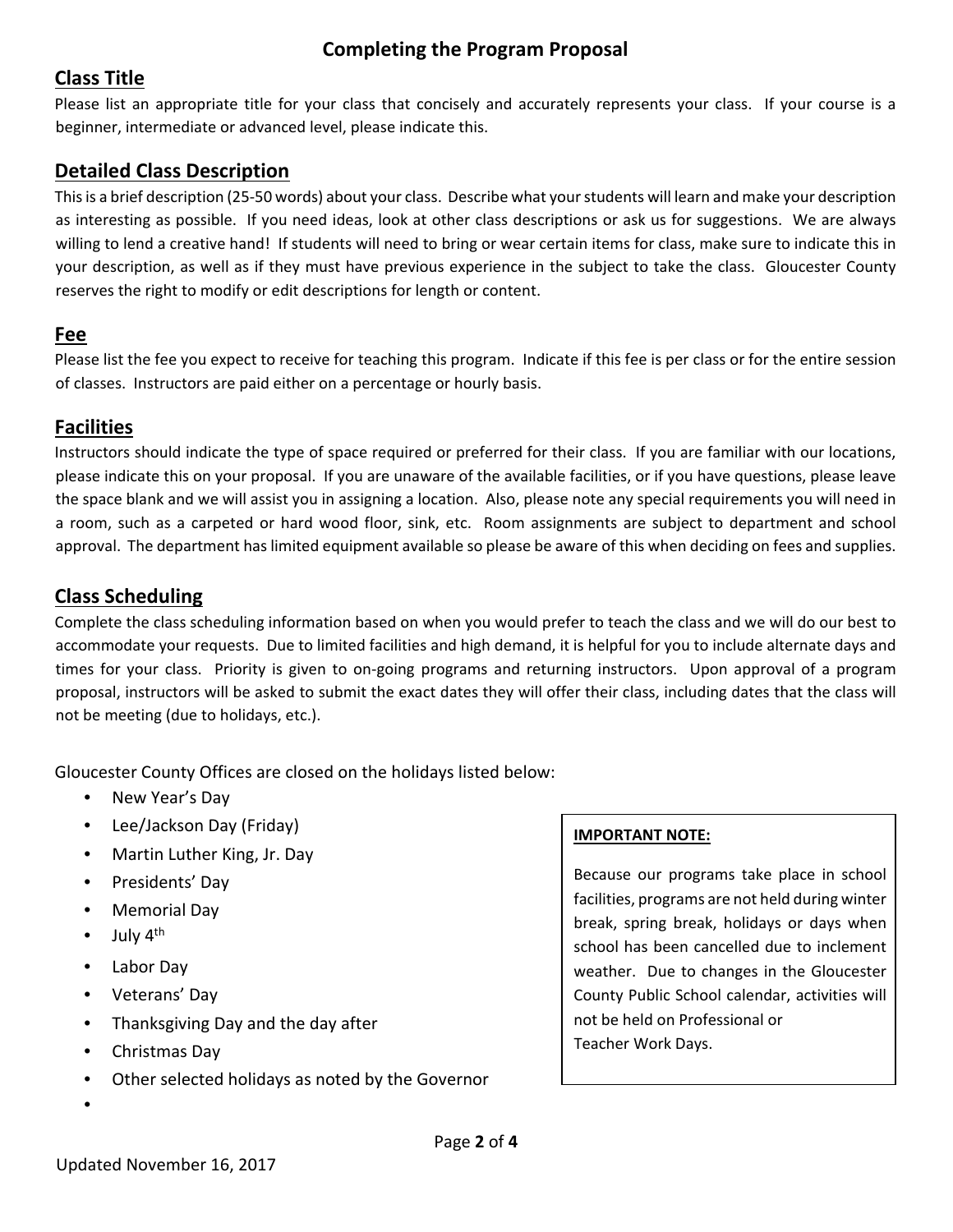# **SPECIALTY INSTRUCTOR SUPPLEMENTAL INFORMATION FORM CLASS/PROGRAM PROPOSAL**

| Maximum # of Participants that can be accommodated safely: _____________________ |                                                                                |  |  |                                                |                                                                                                                       |  |  |  |  |
|----------------------------------------------------------------------------------|--------------------------------------------------------------------------------|--|--|------------------------------------------------|-----------------------------------------------------------------------------------------------------------------------|--|--|--|--|
|                                                                                  |                                                                                |  |  |                                                |                                                                                                                       |  |  |  |  |
|                                                                                  |                                                                                |  |  |                                                |                                                                                                                       |  |  |  |  |
|                                                                                  | <b>Class Scheduling Preferences</b>                                            |  |  |                                                | <u> 1980 - An t-Alban ann an t-Alban ann an t-Alban ann an t-Alban ann an t-Alban ann an t-Alban ann an t-Alban a</u> |  |  |  |  |
|                                                                                  |                                                                                |  |  |                                                |                                                                                                                       |  |  |  |  |
|                                                                                  | 1. Class meets:<br>One Day Workshop<br>Once a week for (list # of weeks)       |  |  |                                                |                                                                                                                       |  |  |  |  |
|                                                                                  |                                                                                |  |  | _____ Twice a week for _____ (list # of weeks) |                                                                                                                       |  |  |  |  |
|                                                                                  |                                                                                |  |  |                                                |                                                                                                                       |  |  |  |  |
|                                                                                  |                                                                                |  |  |                                                |                                                                                                                       |  |  |  |  |
|                                                                                  | 2. Length of Class: ____________________ hours                                 |  |  |                                                |                                                                                                                       |  |  |  |  |
|                                                                                  |                                                                                |  |  |                                                |                                                                                                                       |  |  |  |  |
|                                                                                  | 3. Day of Classes (number your choices 1-3, with #1 being your first choice)   |  |  |                                                |                                                                                                                       |  |  |  |  |
|                                                                                  |                                                                                |  |  |                                                | _______ Sun. _______ Mon. _______Tues. _______ Wed. _______ Thurs. _______ Fri. ________ Sat.                         |  |  |  |  |
|                                                                                  |                                                                                |  |  |                                                |                                                                                                                       |  |  |  |  |
|                                                                                  | 4. Time: __________ AM/PM to __________ AM/PM                                  |  |  |                                                |                                                                                                                       |  |  |  |  |
|                                                                                  | NOTE: Weekend space is EXTREMELY limited (there is no school use on weekends). |  |  |                                                |                                                                                                                       |  |  |  |  |